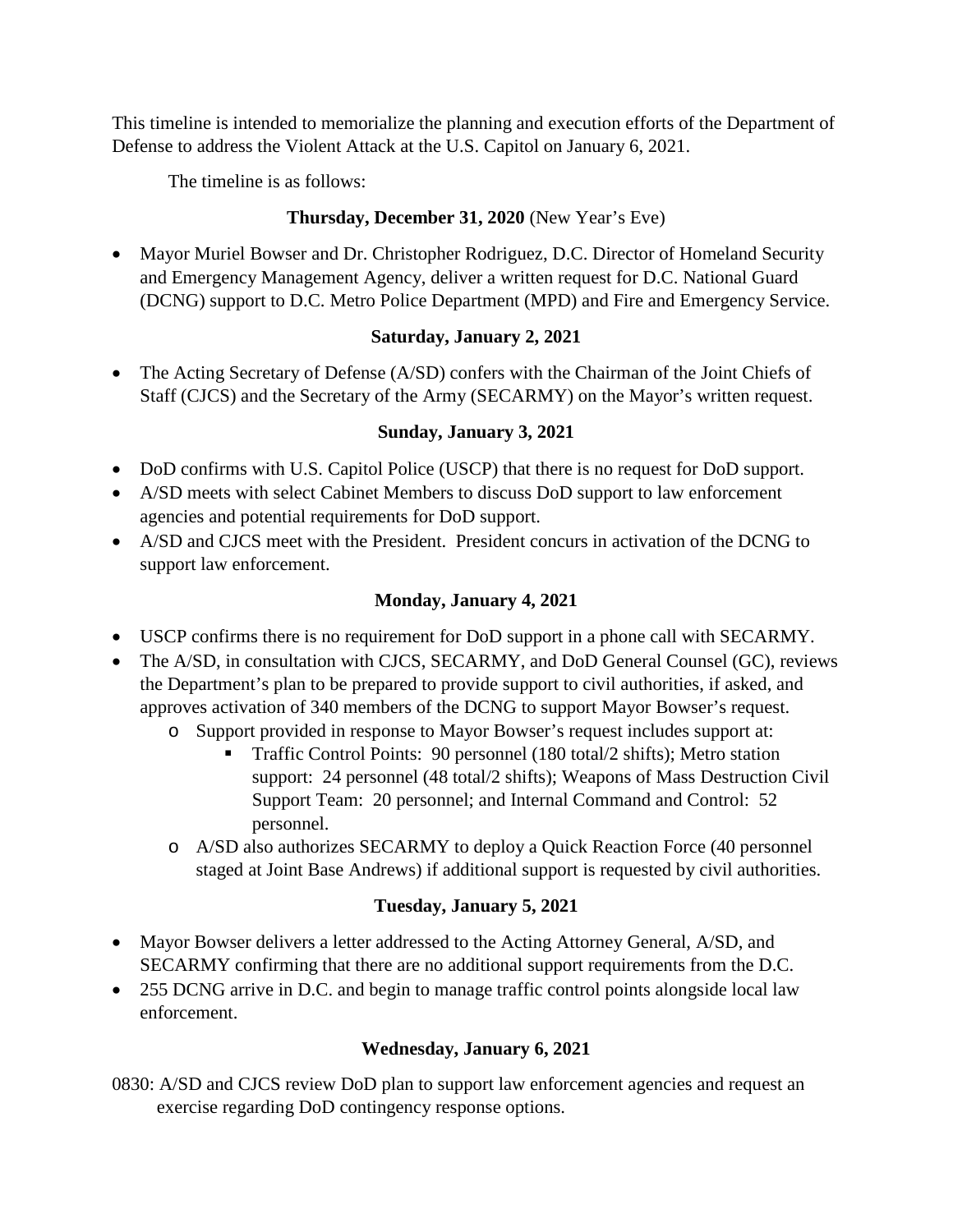- 1130: A/SD participates in table-top exercise regarding DoD contingency response options.
- 1305: A/SD receives open source reports of demonstrator movements to U.S. Capitol.
- 1326: USCP orders evacuation of Capitol complex.
- 1334: SECARMY phone call with Mayor Bowser in which Mayor Bowser communicates request for unspecified number of additional forces.
- 1349: Commanding General, DCNG, Walker phone call with USCP Chief Sund. Chief Sund communicates request for immediate assistance.
- 1422: SECARMY phone call with D.C. Mayor, Deputy Mayor, Dr. Rodriguez, and MPD leadership to discuss the current situation and to request additional DCNG support.
- 1430: A/SD, CJCS, and SECARMY meet to discuss USCP and Mayor Bowser's requests.
- 1500: A/SD determines all available forces of the DCNG are required to reinforce MPD and USCP positions to support efforts to reestablish security of the Capitol complex.
- 1500: SECARMY directs DCNG to prepare available Guardsmen to move from the armory to the Capitol complex, while seeking formal approval from A/SD for deployment. DCNG prepares to move 150 personnel to support USCP, pending A/SD's approval.
- 1504: A/SD, with advice from CJCS, DoD GC, the Chief of the National Guard Bureau (CNGB), SECARMY, and the Chief of Staff of the Army, provides verbal approval of the full activation of DCNG (1100 total) in support of the MPD. Immediately upon A/SD approval, Secretary McCarthy directs DCNG to initiate movement and full mobilization.

In response, DCNG redeployed all soldiers from positions at Metro stations and all available non-support and non-C2 personnel to support MPD. DCNG begins full mobilization.

- 1519: SECARMY phone call with Senator Schumer and Speaker Pelosi about the nature of Mayor Bowser's request. SECARMY explains A/SD already approved full DCNG mobilization.
- 1526: SECARMY phone call with Mayor Bowser and MPD police chief relays there was no denial of their request, and conveys A/SD approval of the activation of full DCNG.
- 1546: CNGB phone call with the Adjutant General (TAG) of Virginia to discuss support in Washington D.C. TAG said Governor had ordered mobilization of forces at 1532.
- 1548: SECARMY departs Pentagon for MPD HQ.
- 1555: CNGB phone call with TAG of Maryland to discuss support in Washington D.C. TAG said governor ordered the mobilization of the rapid response force. TAG reports Governor had ordered mobilization of the rapid response force at 1547.

1610: SECARMY arrives at MPD HQ.